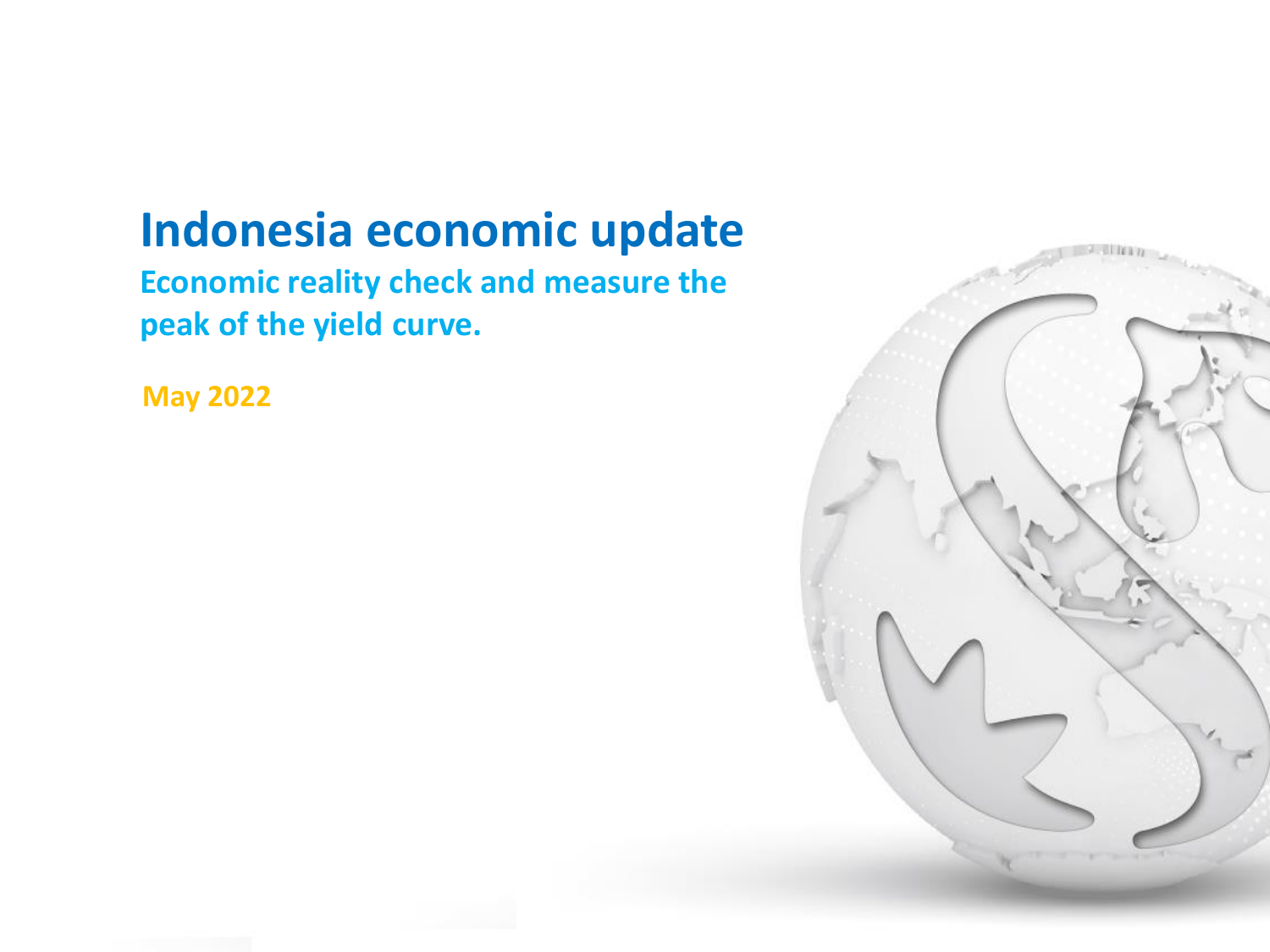## **Measuring the peak of the yield curve**

**Is the bond yields has reached its peak ?** When the difference in bond yields becomes negative, this is an indication of the possibility of an economic slowdown in the future. In the next 1 year period, it is possible that the economy will experience a slowdown. This causes the 10-year bond yield to be below the 2-year yield. The adjustment to slower growth expectations in the next 1 year is likely to be a factor that will hamper the aggressiveness of the Fed's interest rate hikes. Here the possibility of rising bond yields has reached its peak. We expect that the US monetary policy tone will be less hawkish in the third quarter due to the challenges regarding the outlook of lower growth rate in the future, despite in the short term the economic remains at the expansion path. This was reflected in the flattening of the US yield curve as shown in the spread between 10 yr and 2 yr.

**Bond yield and inflation.** Expectations of rising inflation have pushed up bond yields. However, the difference in bond yields over inflation which is still quite wide, which is more attractive compared to other countries, will be a factor that will help the Indonesian bond market from excessive foreign selling pressure. Keeping inflation in the range of  $3\% + 1\%$  is on the government's agenda to keep inflation from disrupting people's purchasing power amid the external challenges. The windfall profit from commodity price and higher government revenue from this sector is expected would be the shock absorber for the inflation by left the administered price unchanged.

**US Economic is going strong and estimated to withstand the geopolitics risk in Russia - Ukrine. This is expected would support the Indonesia economic in term of tradechanneling.** The strong growth in US is captured by the employment data that keep increase which create the higher consumer spending that nudge the inflation higher. Despite the uncertainty regarding the higher commodity price, the economy is added larger-than-expected 678,000 jobs in February, and job growth for the prior two months was revised higher by a total of 92,000 jobs. Job gains were extraordinarily broad-based in February, with more than three-quarters of the 256 industries surveyed adding jobs during the month.

**The volatility in the equity market was increasing amid the hawkish tone of the US Fed Fund rate. However, Indonesia equity market remains outperform.** The Indonesian stock index still recorded the best performance compared to other stock indices. Some of the factors that supported the increase in the index were: 1) Strengthening energy prices that supported the performance of mining and energy stocks in Indonesia, 2) Strong US economic growth that supported Indonesia's trade balance, 3) Higher mobility of people in line with high vaccination rates that supported expectations domestic consumption 4) Expectations of higher corporate profits, 5) Better banking asset recovery. The decline in Loans at risk thus underpinned the performance of the banking sector.

**Helmi Therik, FRM +6221 80869900** helmi@shinhan.com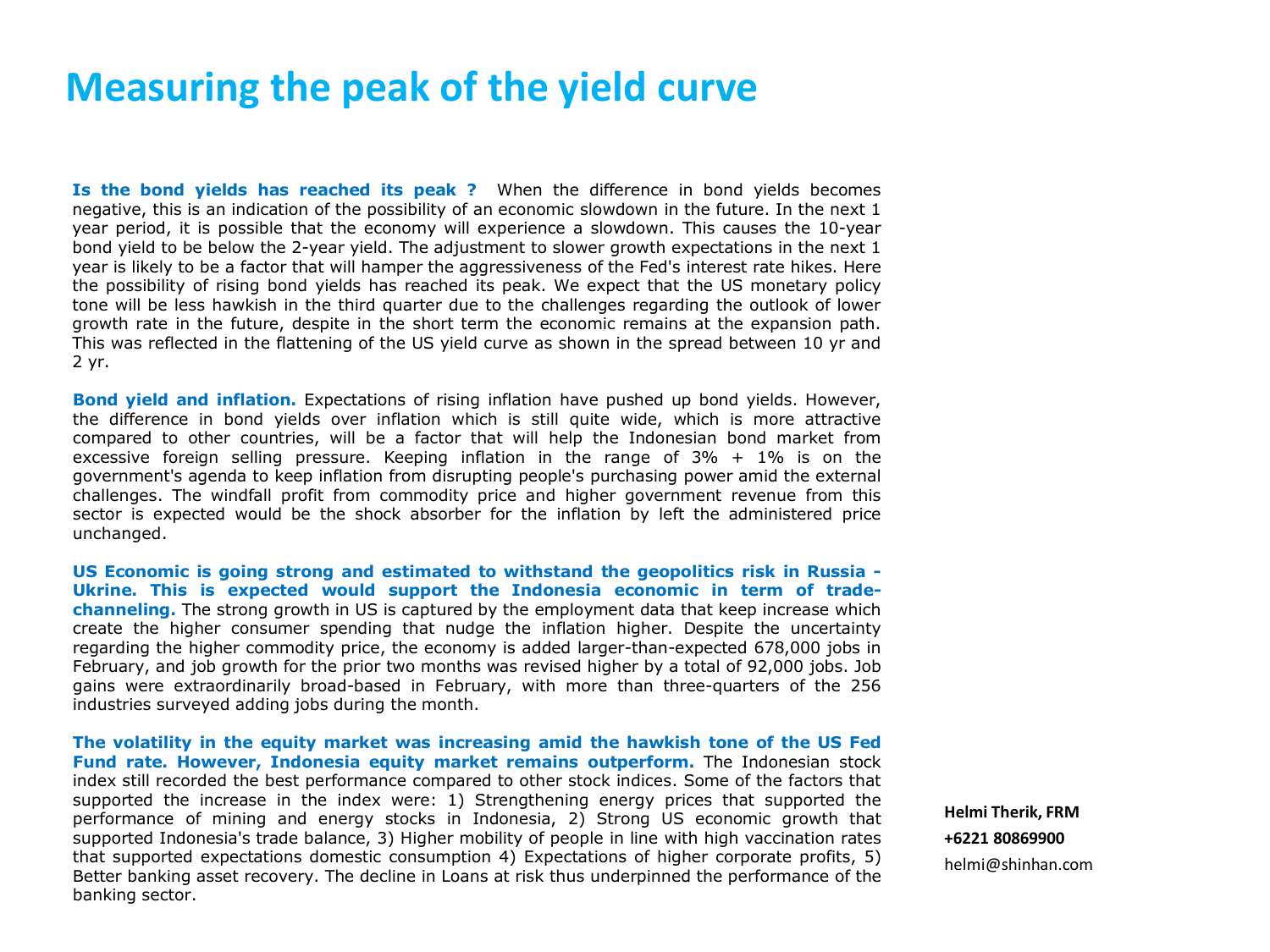#### **Indonesia equity market remains outperform**

The Indonesian stock index still recorded the best performance compared to other stock indices. Some of the factors that supported the increase in the index were: 1) Strengthening energy prices that supported the performance of mining and energy stocks in Indonesia, 2) Strong US economic growth that supported Indonesia's trade balance, 3) Higher mobility of people in line with high vaccination rates that supported expectations domestic consumption 4) Expectations of higher corporate profits, 5) Better banking asset recovery. The decline in Loans at risk thus underpinned the performance of the banking sector.



**Indonesia equity market index relative performance (Jan2019=100)**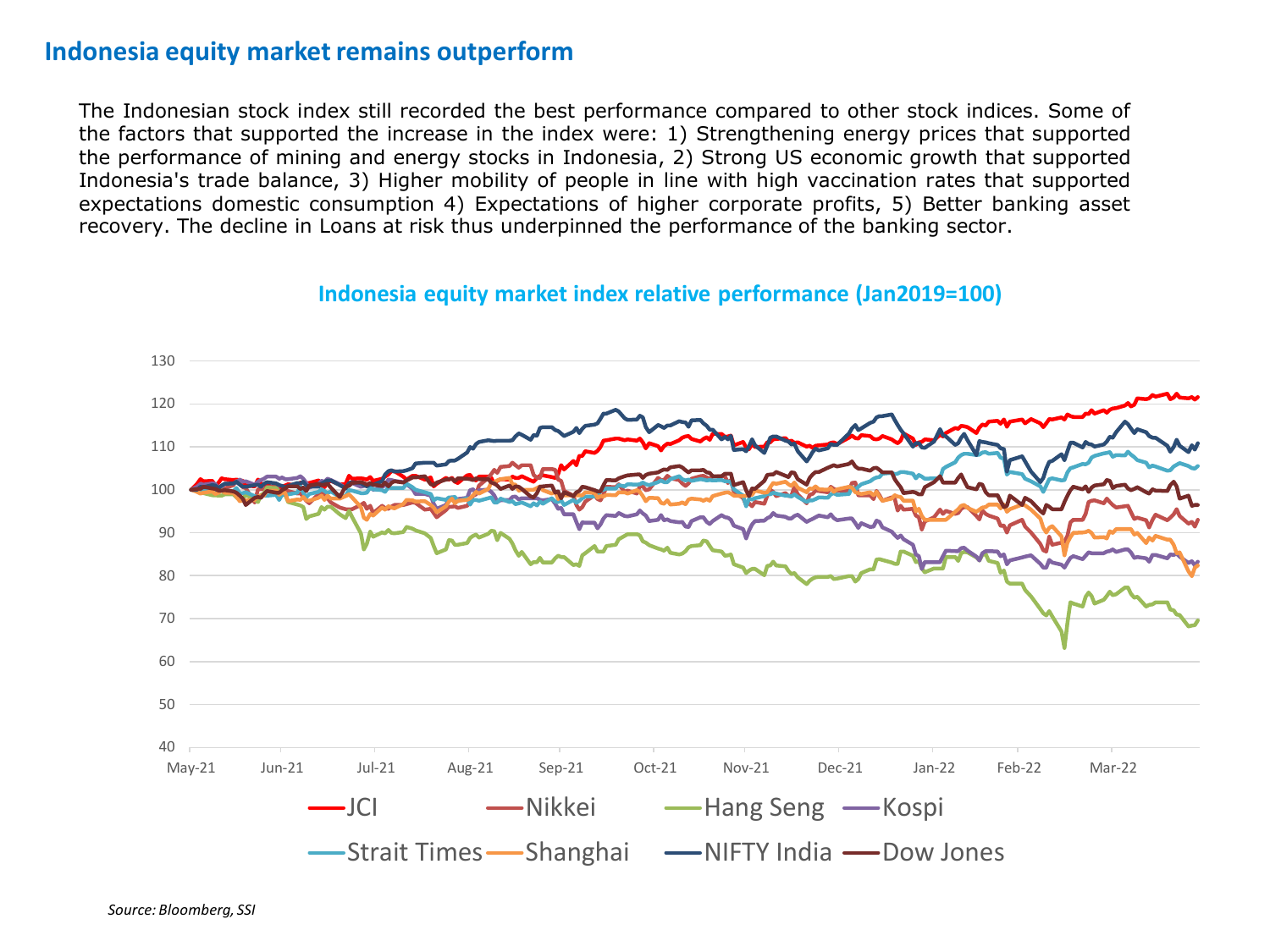## Is the bond yields has reached its peak ?

When the difference in bond yields becomes negative, this is an indication of the possibility of an economic slowdown in the future. In the next 1 year period, it is possible that the economy will experience a slowdown. This causes the 10-year bond yield to be below the 2-year yield. The adjustment to slower growth expectations in the next 1 year is likely to be a factor that will hamper the aggressiveness of the Fed's interest rate hikes. Here the possibility of rising bond yields has reached its peak



#### **Inverted yield curve as the early indicator of crisis**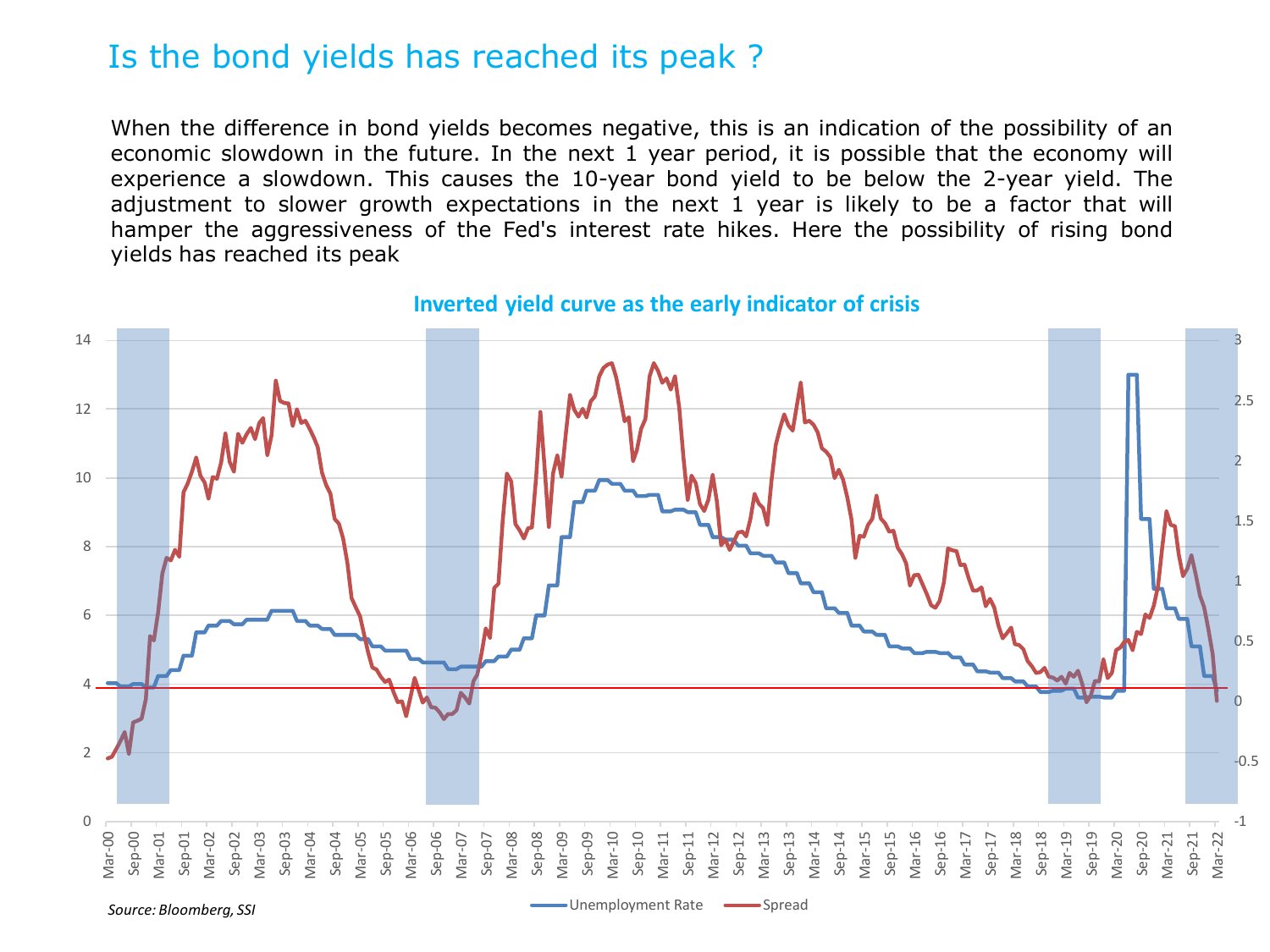#### **Bond yield and inflation**

Expectations of rising inflation have pushed up bond yields. However, the difference in bond yields over inflation which is still quite wide, which is more attractive compared to other countries, will be a factor that will help the Indonesian bond market from excessive foreign selling pressure. Keeping inflation in the range of  $3\% + 1\%$  is on the government's agenda to keep inflation from disrupting people's purchasing power



*Source: Bloomberg, SSI*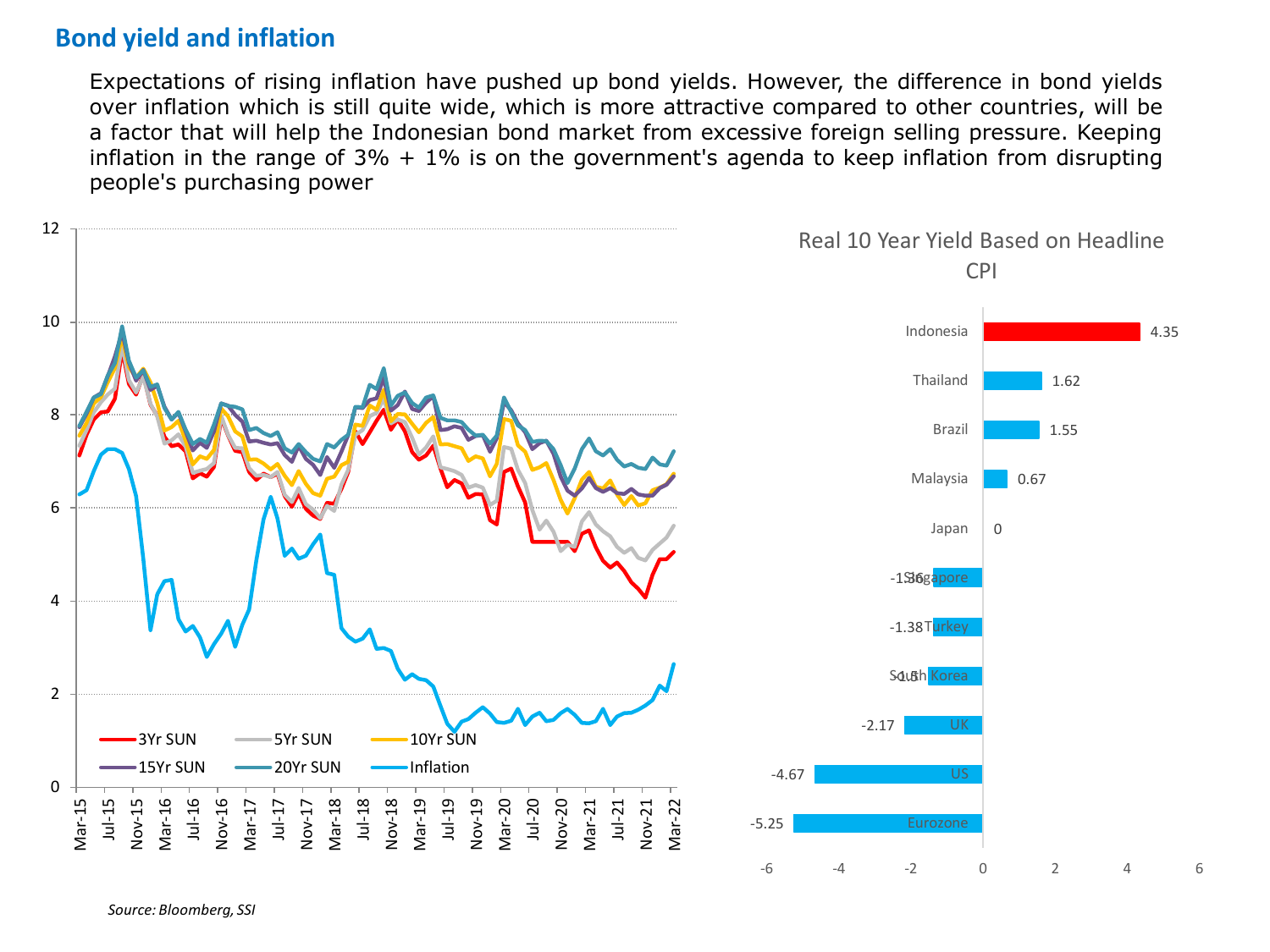## **US Economic is going strong and estimated to withstand the geopolitics risk in Russia-Ukrina. This is expected would support the Indonesia economic in term of trade-channeling**

The strong growth in US is captured by the employment data that keep increase which create the higher consumer spending that nudge the inflation higher. Despite the uncertainty regarding the higher commodity price, the economy is added larger-than-expected 678,000 jobs in February, and job growth for the prior two months was revised higher by a total of 92,000 jobs. Job gains were extraordinarily broad-based in February, with more than threequarters of the 256 industries surveyed adding jobs during the month.



#### **US non farm Payroll**

#### **US GDP Projection**

*Central tendency*

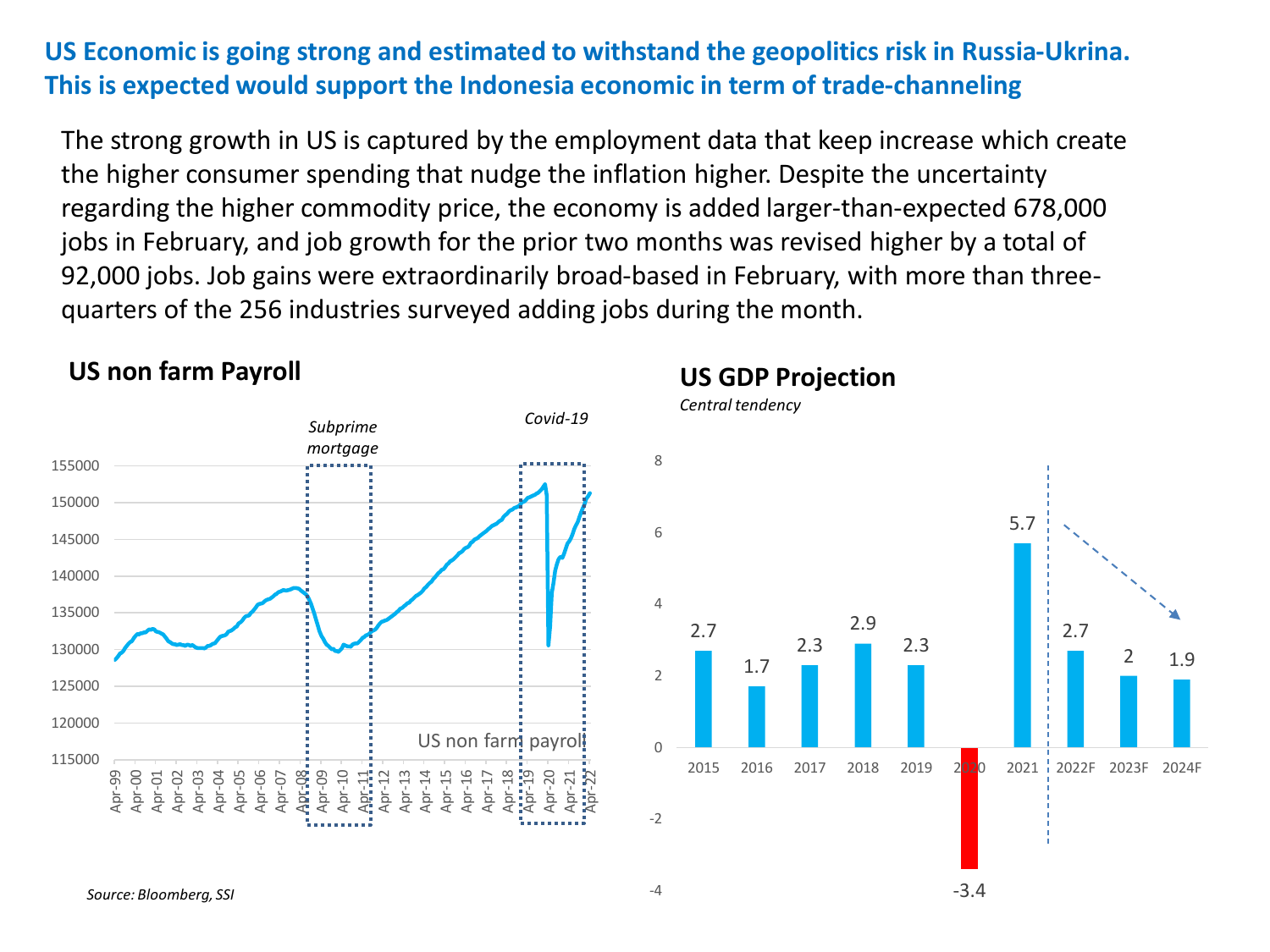## **The inflation is estimated to fluctuate at around 2% in 2023, while the interest rate for the long term would be around 2-2.5%**

Inflation is estimated to hover at the higher range and the US will post the negative interest this year. The dot plot that was released showed that the median forecaster thought that 175 bps of rate hikes.

The more aggressive interest rate will create another risk regarding the stagflation. The inverted yield curve recently signaling that the market is gradually concern about this issue.



*Source: Bloomberg Source: Bloomberg*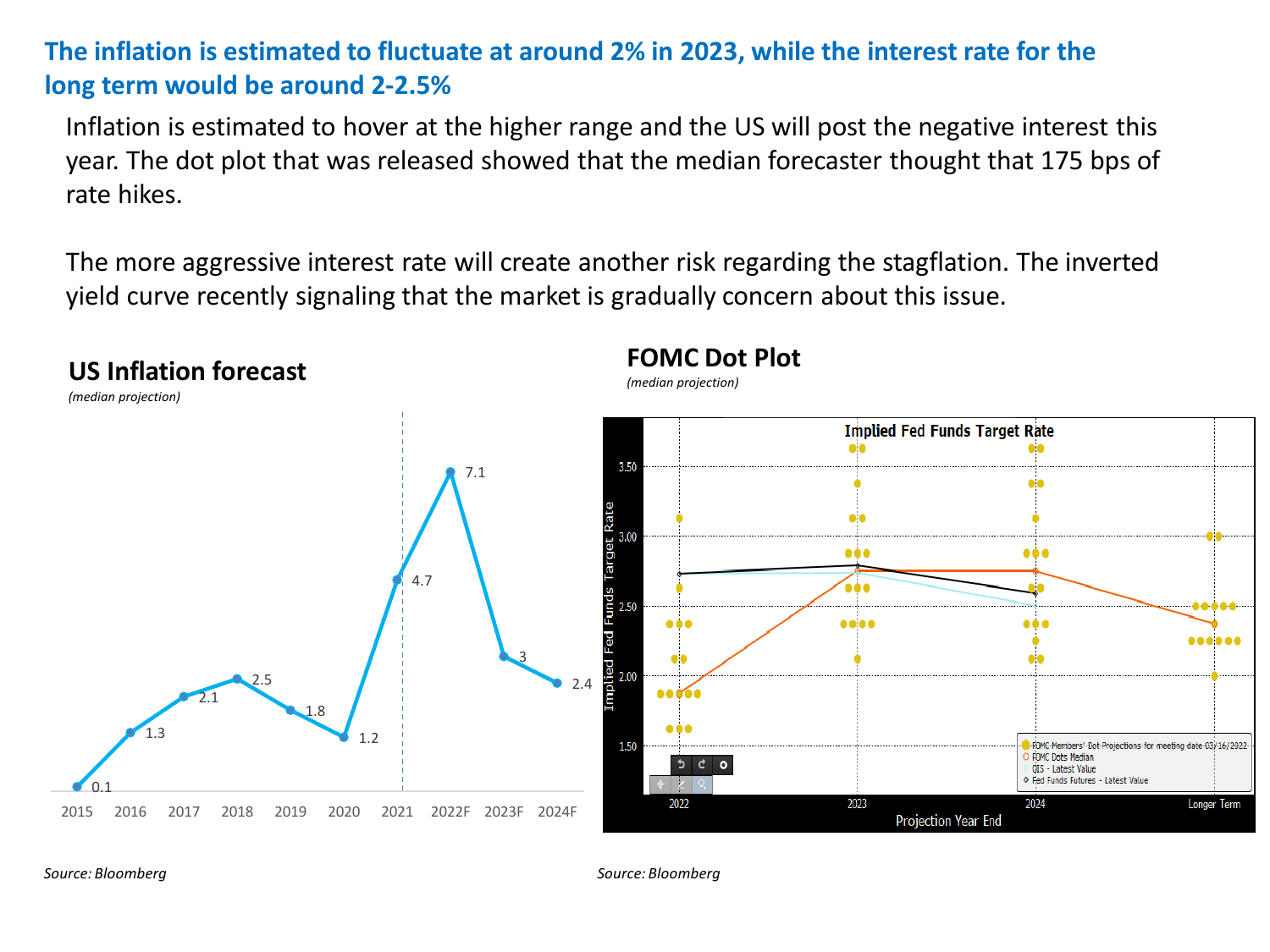#### **Indonesia economic data, remain positive**

#### 15  $10$ 5  $\theta$ -5 2022 2018 2019 2020 2021

Retail sales in Indonesia grows along with the higher people mobility



#### Capacity utilization rate slightly improved to 73.08 from 72.6

(There was a report of shipping constrain)



#### Covid containment in Indonesia increase the possibility for higher economic activity



#### *Source: Google*

Loan increase by 6.3% in March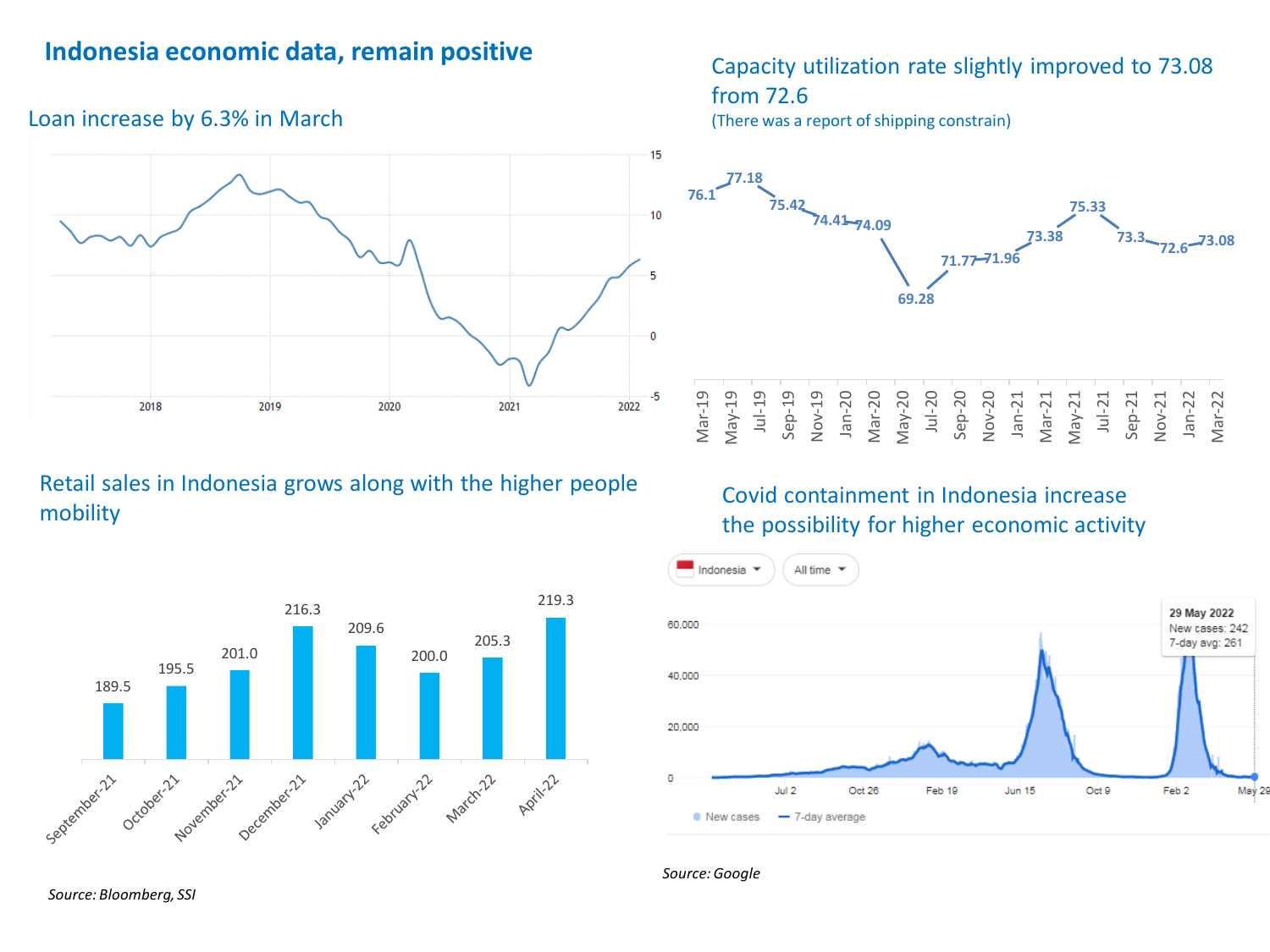### **Indonesia EBITDA (QoQ)-**

#### **Corporate earning momentum is estimated to continue**



*Source: Bloomberg, SSI*

#### **Indonesia GDP is estimated at around 5% to 5.5% this year**

| <b>Economic Activity (%)</b> | 2020:1  | 2020:2   | 2020:3   | 2020:4   | 2021:1  | 2021:2  | 2021:3 | 2021:4 | 2022:1  | 2022:2  | 2022:3  | 2022:4  |
|------------------------------|---------|----------|----------|----------|---------|---------|--------|--------|---------|---------|---------|---------|
| <b>Real GDP</b>              | 3.0%    | $-5.3%$  | $-3.5%$  | $-2.2%$  | $-0.7%$ | 7.1%    | 3.5%   | 5.1%   | 5.0%    | 4.8%    | 5.2%    | 5.5%    |
| Consumption                  | 2.8%    | $-5.5%$  | $-4.0%$  | $-3.6%$  | $-2.2%$ | 6.0%    | 1.0%   | 3.6%   | 5.0%    | 6.8%    | 9.0%    | 7.2%    |
| Investment                   | 1.7%    | $-8.6%$  | $-6.5%$  | $-6.2%$  | $-0.2%$ | 7.5%    | 3.7%   | 4.5%   | 6.2%    | 12.7%   | 10.0%   | 6.2%    |
| Export                       | 0.4%    | $-12.0%$ | $-11.7%$ | $-7.2%$  | 7.2%    | 31.7%   | 28.1%  | 30.0%  | 6.2%    | 3.9%    | 0.3%    | $-1.2%$ |
| Import                       | $-3.6%$ | $-18.3%$ | $-23.0%$ | $-13.5%$ | 3.2%    | 29.1%   | 27.2%  | 25.9%  | 17.0%   | 15.2%   | 23.4%   | 10.3%   |
| Government spending          | 3.8%    | $-6.9%$  | 9.8%     | 1.8%     | 2.6%    | 8.0%    | 0.7%   | 5.3%   | 2.5%    | 1.9%    | 1.7%    | 1.4%    |
|                              |         |          |          |          |         |         |        |        |         |         |         |         |
| <b>External Balance</b>      |         |          |          |          |         |         |        |        |         |         |         |         |
| Curr.Acc. To GDP(%)          | $-0.1%$ | $-0.1%$  | 0.0%     | 0.0%     | 0.0%    | $-0.1%$ | 0.2%   | 0.2%   | $-0.2%$ | $-0.2%$ | $-0.2%$ | $-0.2%$ |
|                              |         |          |          |          |         |         |        |        |         |         |         |         |